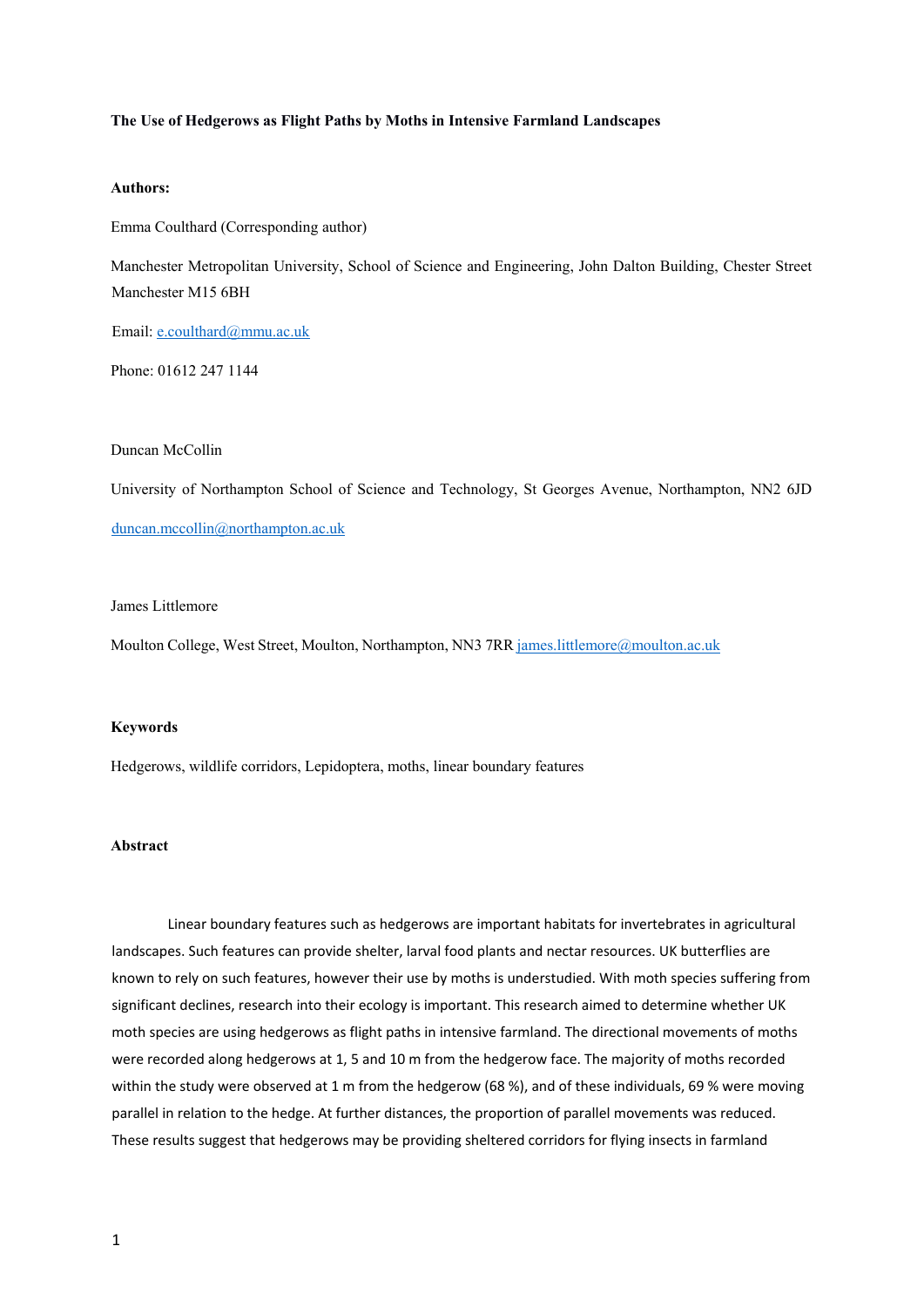landscapes, as well as likely providing food plants and nectar resources, emphasising the importance of resource based approaches to conservation for Lepidoptera.

## **Introduction**

Hedgerows are important habitats for butterflies in UK landscapes and as many as 39 of the UK's 61 (resident or regular migrant visitors) butterfly species are thought to rely on hedgerow habitats to some extent (Lewington, 2003; Dover and Sparks, 2000). The sheltering effects of hedgerows and other shrubby habitats are known to be important for Lepidoptera (Dover and Sparks, 2000; Merckx *et al.,* 2010b). It is l that some of the thousands of UK resident moth species utilise hedgerows to a similar extent as butterflies, however this is much less researched (Waring *et al.* 2009; Manley, 2008; Butterfly Conservation, 2007; Fox *et al.* 2011; Fox *et al*., 2013; Kimber, 2014). A study into the benefits of woody hedgerows in farmland, found that moth abundance ws higher along hedgerows than in surrounding agricultural fields (Boutin *et al.,* 2011). Merckx *et al.* (2010b) suggested that one species in particular, the Pale Shining Brown (*Polia bombycina*), was likely to be following hedgerows, due to its mobility and habitat preferences.

The abundance of flying insects in farmland is known to be positively associated with sheltered linear features such as hedgerows and windbreaks, as such features reduce the influence of wind speed and hence convective cooling on such ectothermic organisms (Bowden and Dean, 1977; Lewis, 1969; Lewis, 1970; Lewis and Dibley, 1970; Merckx *et al.,* 2008; Passek, 1988). Research comparing the abundance of airborne insects along artificial windbreaks showed that higher numbers of individuals accumulated against features of lower permeability (Lewis and Dibley, 1970). Similar research on low hedgerows and airborne insects revealed that this accumulation also occurs along hedgerows under windy conditions (Lewis, 1969). Where tree windbreaks are concerned, it was found that wind speed was one factor in the abundance of insects recorded, however the vegetative composition appeared also to be influential (Lewis, 1970). A later study by Bowden and Dean (1988), found that over a long term study, insect abundance along hedgerows was associated with vegetative species richness rather than wind speed or direction. For shrubby linear features, it is likely that the association with flying invertebrates is due to a combination of factors, but it is clear that such features could provide both shelter and vegetative resource benefits to invertebrates.

A study of sheltered green lanes by Dover *et al.* (2000) found that significantly more butterfly species were recorded within green lanes than outside, and that the species composition was different. The study also highlighted the importance of hedgerows for the movement of butterflies. A later study by Dover and Fry (2001) aimed to simulate the effect of hedgerow resource visibility versus physical barriers on three free-flying butterfly species' movements. The authors simulated physical hedgerow structure with sheeting and the visual stimulus of hedge flowers with red and white tape. The research found that the three species reacted differently to the purely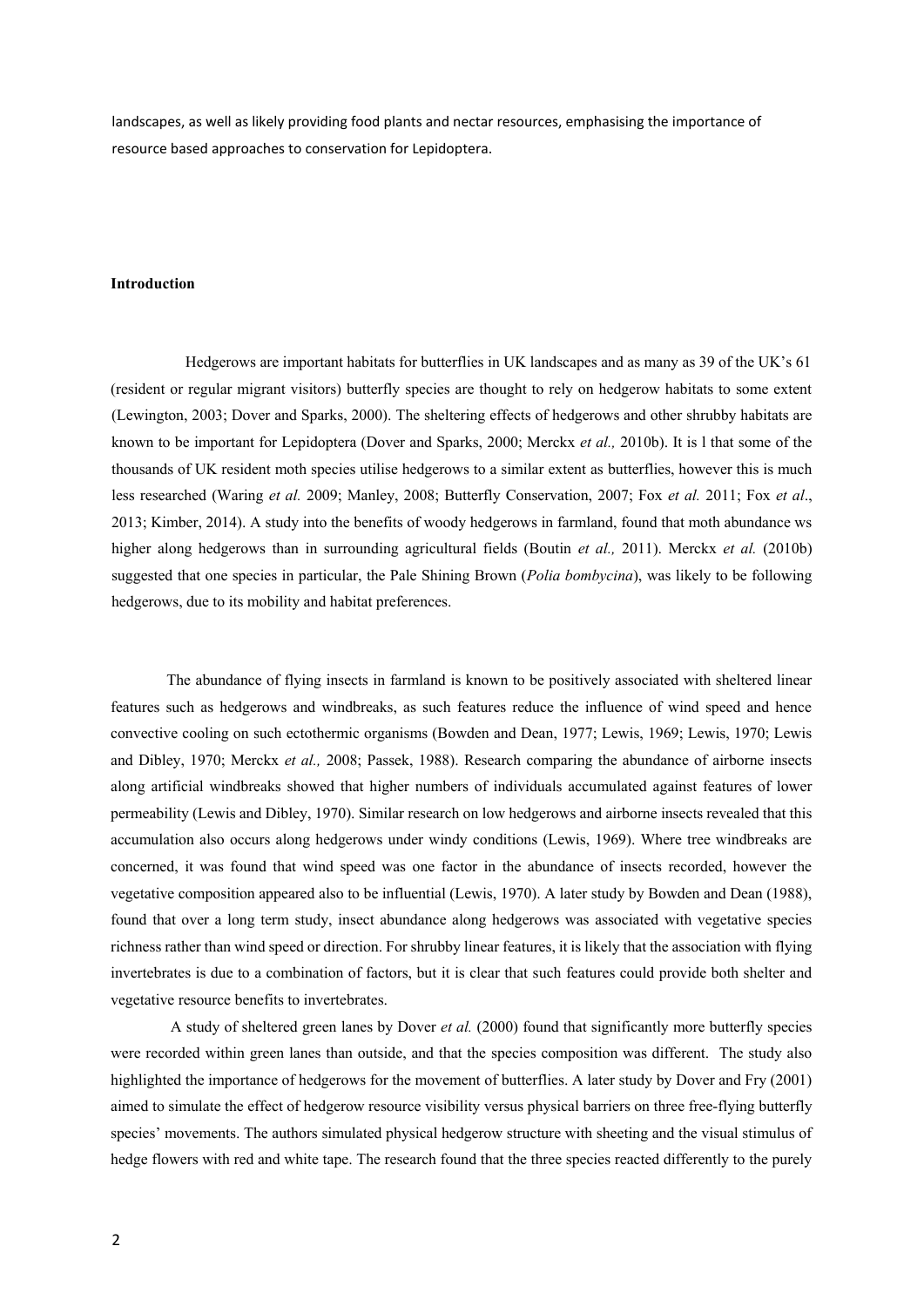visualstimulus, with the High Brown Fritillary (*Fabriciana adippe*)/ Niobe Fritillary (*F. niobe*) complex following the tape, the Heath Fritillary (*Mellicta athalia*) unaffected, but Scarce Copper (*Heodes virgaureae*) responded to the tape stimulus as a barrier. The physical sheeting 'hedgerow' however acted as a partial barrier and as a corridor to all three species, with most individuals flying along the simulated hedgerow. These results suggest that species respond differently according to behavioural ecology, but that the physical structure of a hedgerow can be a barrier to the movements of some butterfly species, as well as a corridor (Dover and Fry, 2001). It is probable that macromoth species have similar variation in their responses to linear landscape features such as hedgerows and field margins. This research aimed to determine the possible use of hedgerows as corridors by moths in agricultural landscapes, by means of nocturnal observations.

#### **Study Site and Methods**

### **Study Site**

The Moulton College Estate Farm has only recently been entered into Entry Level Stewardship (2010 [Natural England, 2013a]), and although conservation driven management is incorporated, it is a low priority when compared with sites in Higher Level Stewardship (Natural England, 2013b). The 600ha site is composed of a mixed lowland farm with mainly arable areas and is run as both a commercial and teaching estate. Due to the high proportion of arable fields across the estate, many hedgerows are not laid, just flailed, resulting in dereliction. Additionally the Moulton estate is farmed intensively and most field margins are narrow and exhibit signs of chemical enrichment (high coverage of weedy nitrogen loving species; McCollin *et al.,* 2000). Survey points were chosen across the estate, along hedgerows in various conditions from 'gappy' and derelict, to thick and regularly managed. Hedgerows also needed to be readily accessible to researchers carrying equipment. Surveying was not carried out directly adjacent to any hedgerow gaps, due to the possible impact on movement and flight behaviour.

## **Methods**

A study investigating the movements of bumblebee species in relation to hedgerows used an observational method to categorise bee movements as parallel, right angles, diagonal or irregular in relation to the hedgerow orientation (Cranmer *et al.,* 2012). Such observations were taken along a transect at distances of zero, 10, 20 and 30m from the hedgerow face (Cranmer *et al.,* 2012). Their method was adapted for use in investigating moth movements along hedgerows. As with the Cranmer study, points were chosen at different distances from the hedgerow (in this case 1m, 5m and 10m; Figure 1). For the purposes of this study (due to the sheer volume of moths on some night), the orientation of diagonal and right angled movements were not recorded. Moth behaviour is affected by certain lights, specifically those at the ultraviolet and blue ends of the spectrum, so any use of normal visible light torches might affect the. A red light torch was chosen instead for this study, as it would be less likely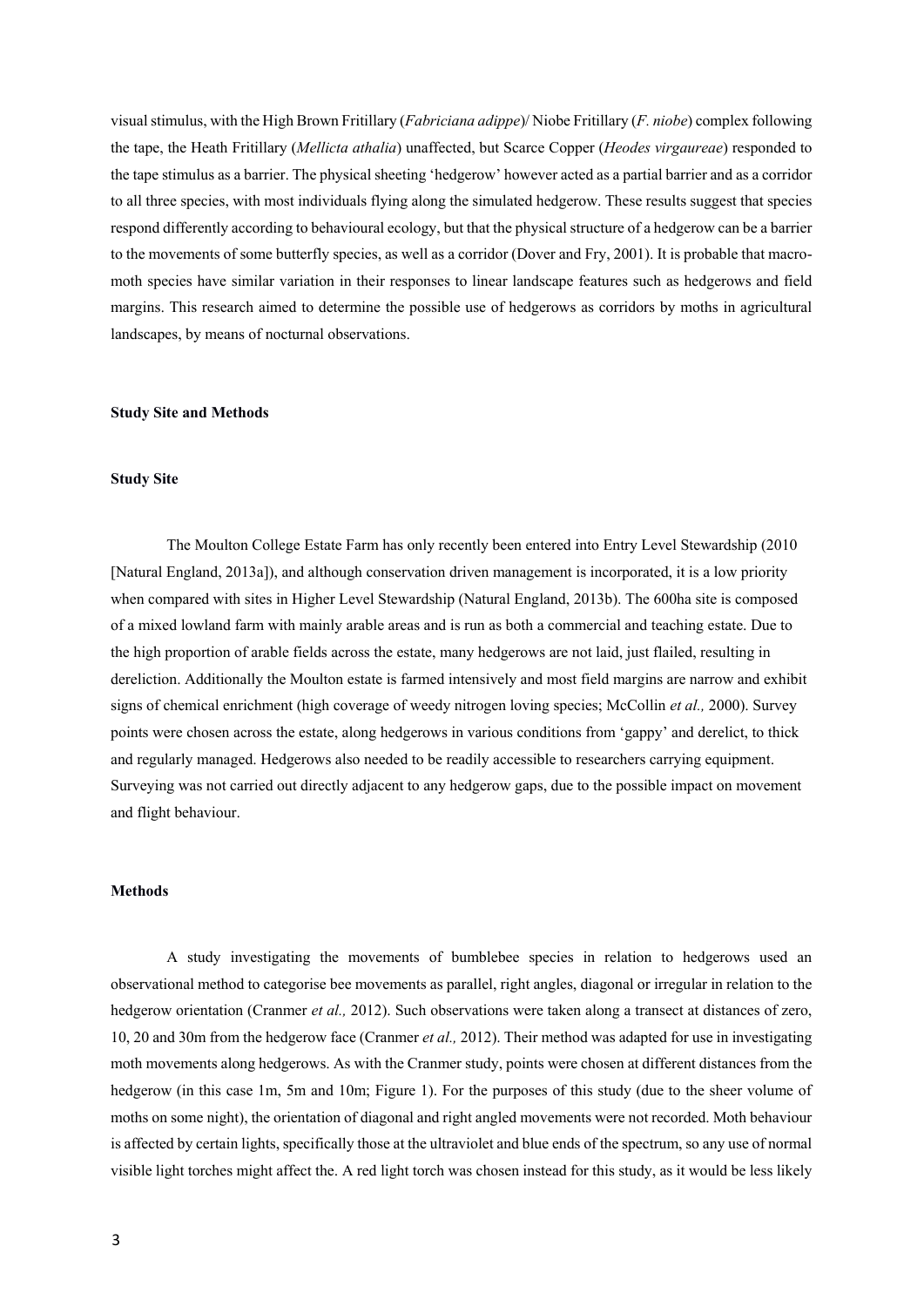to affect behaviour (Gilburt and Anderson, 1996; van Langevelde *et al.*, 2011). Observations took place on warm nights (over 5°C), as Lepidoptera activity is known to be significantly affected by adverse weather conditions (Yela and Holyoak, 1997). A total of 13 observation sets (observations at each of the three distances) were made over the months of May-July in 2011, 2012 and 2013. Each set of observations was carried out for 45 minutes, with 15 minutes spent at each distance. At least two observation sets were carried out on each suitable evening at different hedgerows, between the hours of 23:30 and 02:00 hours, weather permitting.

Although many research projects have focused on movements of butterfly species, few studies have looked at moth movements. Mark-Release-Recapture experiments have frequently been used to analyse the dispersal of insects such as butterflies. This method has been adapted for moths, using light traps to capture and recapture moth species and study their dispersal around landscapes (Merckx *et al.,* 2009a; Merckx *et al.* 2010a; Slade *et al.,* 2013). This method could be used to investigate moth dispersal around farm landscapes, however it requires a large amount of human resources and has a low return rate (around 5% with regards Merckx *et al.,* 2009a and Slade *et al.,* 2013) and was therefore not chosen for this study.

## **Statistical Methods**

The numbers of moths observed at each distance, and each direction were totalled. Analysis of the differences between groups were made using a Kruskal-Wallis test, due to the non-normal distribution of the data, and further pairwise comparisons were carried out between groups. All analysis was carried out in IBM SPSS version 21 (IBM, 2011).

## **Results**

A total of 332 moths were observed in total throughout the study, with moth abundance varying depending on weather conditions. The majority of moths observed were seen at the 1 m observation point; with 68% (225) of all moths seen at this distance, 22% (73) at 5 m and 10% (34) at 10 m (Figure 1. A Kruskal-Wallis test revealed that the numbers of moths observed at 1, 5 and 10m were significantly different (*H* [3] =34.541, p=<0.001), with higher numbers of moths observed closer to the hedgerow.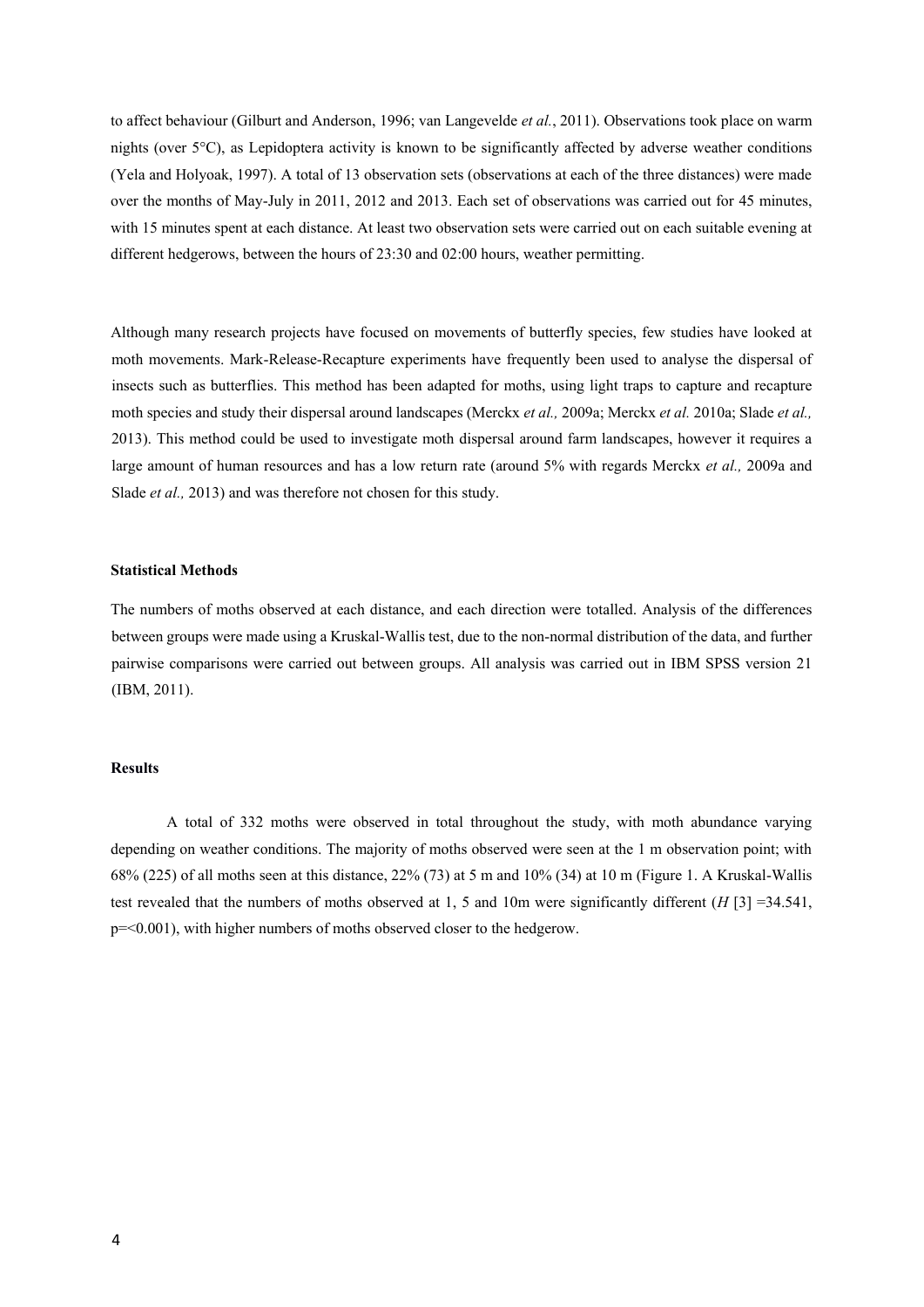

**Figure 1:** Numbers of observed moth movements at 1m, 5m and 10m observation points, parallel, diagonal, rightangle or irregular in relation to hedgerow face and percentages for each distance. Results from a total of 13 observation occasions across the study site from the summers of 2010, 2011, 2012 and 2013.

Of the moths seen at 1m, the majority of moths were observed as moving parallel to the hedgerow face (Figure 1). Direction of moths at 1m from the hedgerow was significantly non-random (Kruskal-Wallis test, *H* [3]  $=17.747, p=0.001$ ).

Pairwise comparisons with adjusted p values showed a significant difference between the numbers of moths moving parallel and diagonal at 1m from the hedgerow (p=0.009), as well as between parallel and right angle (p=0.001), but not between parallel and irregular (p=0.068).

For moths observed at 5m, 30 of the 73 moths were seen moving parallel to the hedgerow face (41%). There was no significant differences between the directional movements of moths at 5m from the hedgerow (*H*   $(3) = 1.964$ , p=0.580). At 10m, only 9 of the 34 moths observed were moving parallel to the hedgerow face (26%); the results for the 10m movement observations were not significant  $(H(3) = 0.766, p=0.858)$ . These results show that at further distances from the hedgerow, moths are moving in a range of directions, rather than just parallel. **Discussion**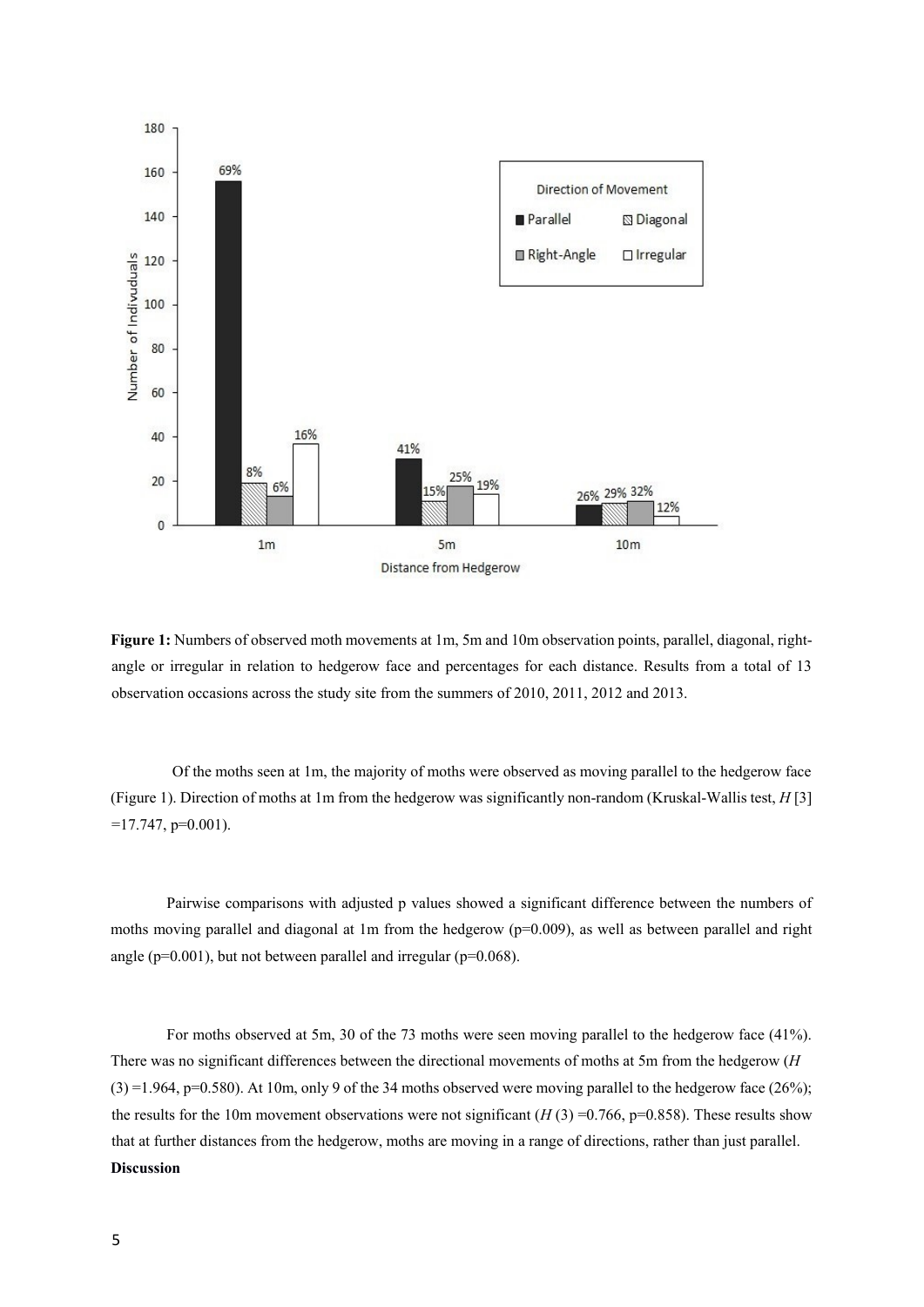### **Moth abundance and hedgerow proximity**

The majority of moths observed during the course of the study were seen at closer proximity to the hedgerow (68%). These results suggest that there may be more moth activity along hedgerows than further out along margins and within crop fields. The numbers of moths observed were less at 5 and 10m combined than at 1m from the hedgerow (Table 1). Indeed, Merckx *et al.,* (2009), found that abundance of moths was 92% higher along hedgerow margins than in the centre of fields, with these results being true for all nine species studied. These figures alone indicate that hedgerows may be key habitat features for macro-moths within agricultural landscapes. This result supports the findings from previous studies that hedgerows are important habitat features for invertebrates within agricultural landscapes and more specifically for butterflies and moths (Maudsley, 2000; Dover, 1990; Merckx *et al.,* 2010b; Slade *et al.,* 2013). Other researchers have found that butterflies may be using hedgerows as wildlife corridors and these results suggest that moths are also using hedges in a similar manner nocturnally (Dover, 1990). It is of course unclear whether moths are using the hedgerows as corridors for dispersal, shelter from wind or simply responding to the physical barrier effect of the hedge, as with some butterfly species (Dover and Fry, 2001). It is likely that factors such as size, mobility and resource requirements of moth species will have an impact on the behavioural ecology of a species and therefore its response to linear landscape features. Such varied responses have already been observed with moth species to hedgerow trees (Merckx *et al.,* 2010b; Slade *et al.,* 2013).

### **Moth movement and hedgerow proximity**

The results at 1m from the hedgerow showed that most moths within this distance are moving parallel to the hedgerow. The highly significant Kruskal-Wallis results at this distance support the theory that moths may be using hedgerows as flight paths. Moths are likely to be following hedgerows as a visual stimulus, as well as for the possible sheltering effects from wind or rain (Dover and Fry, 2001). Due to moth preferences for white flowers as nectar sources, it is possible that flowers along hedgerows and margins could also be acting as a visual stimulus to moths, particularly those which are nectar feeders (Waring *et al.,* 2009; White *et al.*, 1994). There are several influencing factors which make such areas attractive as habitats in their own right, such as nocturnal nectars sources and egg-laying sites (see section: Moth behaviour observations).

The results from the 5m observation points showed no significant difference between directional movements at this distance. Although the results were not significant, the highest percentage of moths were still moving parallel to the hedgerow, which suggests that even further out from the hedgerow, some moths may still be using linear boundary features as flight paths, however it is more infrequent at this distance.

The results for 10m were also not significant. At this distance the highest percentage (32%) was for rightangled movements. Movements of moths at this distance may be of moths searching for food sources and egglaying sites.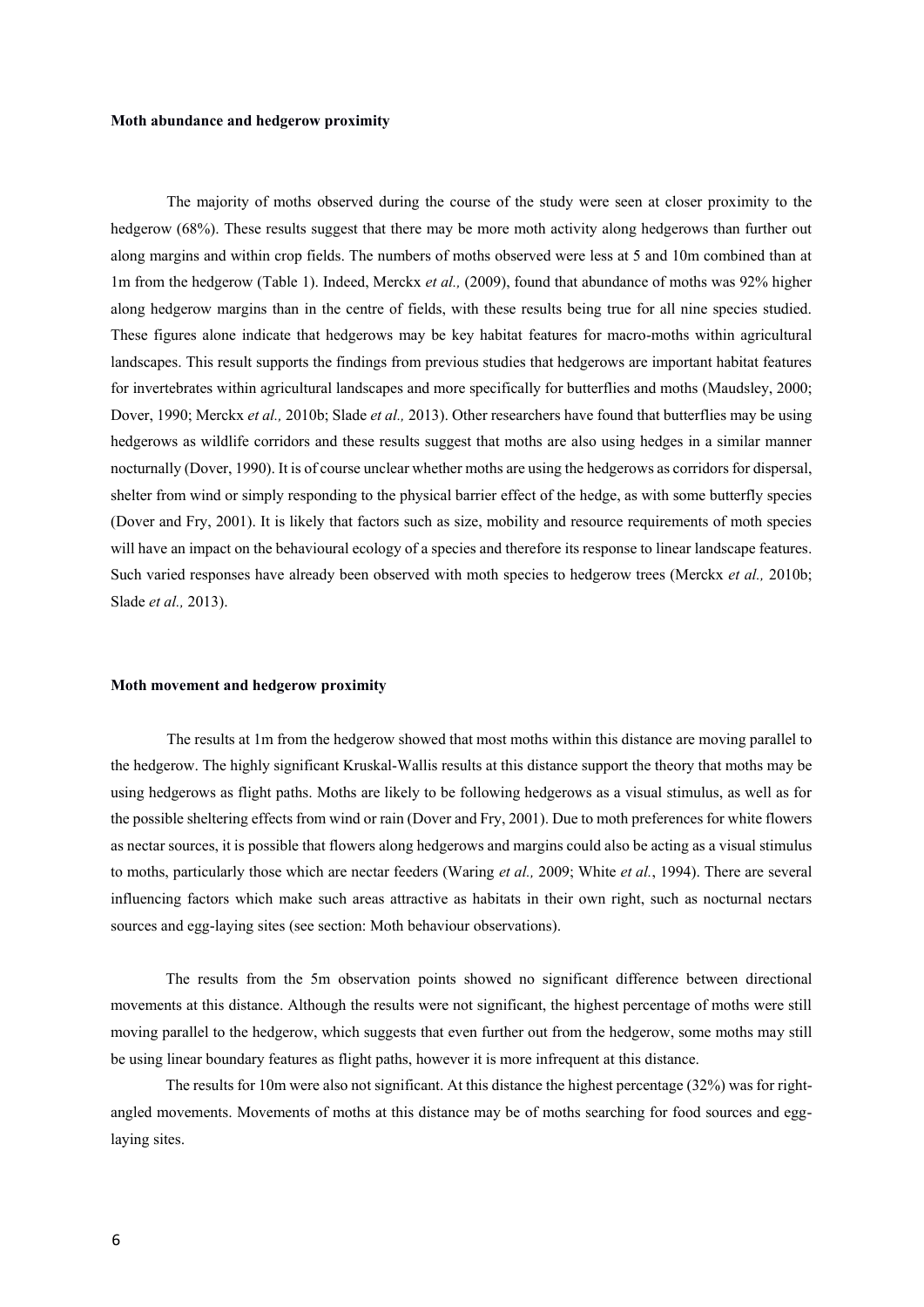The use of hedgerows as flight paths for moths and their predators, such as bats, has implications for their management (Boughey *et al.,* 2011; Entwhistle *et al.*, 2001). In order to maintain the effectiveness of hedgerows as flight paths or 'corridors' they may require planting up where gaps have appeared, to avoid the loss of their functionality. Current management prescriptions under HLS suggest that hedgerow gaps should be filled where possible (Natural England, 2013a & 2013b). This finding of this study supports this management policy to some extent, but smaller gaps may provide valuable heterogeneity and allow for low movements across hedgerows. Continuous hedgerow may also create barriers to some populations, so some small gaps should be encouraged, to allow movements. Research into the Brown Hairstreak (*Thecla betulae*) butterfly, has shown a preference for south-facing, scallop-edged hedgerows for egg laying due to the preferable microclimates, something which is likely true for other ectothermic insect species (Merckx and Berwaerts, 2010), suggesting a need for less 'tidy', flat edged hedgerow.

## **Moth Behaviour Observations**

Aside from the moth movement observations, some general notes were taken on moth behaviour along hedgerows. These 'irregular' moths were often moving backwards and forwards, up and down, across the hedgerow face. A number of these moths were seen eventually landing on hedgerow or adjacent margin foliage, possibly in search of egg-laying or feeding sites.

Some brief, observations made of moth behaviour at gaps in the hedgerows suggest that large gaps can have an influence on their value as corridors, as moths were seen travelling through larger gaps (around 20 moths over a forty-five minute period), rather than continuing along the hedgerow. Slade *et al.* (2013) found that a higher number of moths were captures adjacent to hedgerow trees than isolated ones (61% versus 27%), suggesting that the presence of trees alone are not influencing moth abundance. As suggested previously, the effect of physical structure is likely different for different moth species, and heterogeneity of hedgerows at a wider scale is important to be sure to provide suitable habitats for a wider range of species. Planting of gaps under HLS may disadvantageous for some species, so planting of gaps may be more beneficial for those 1m in length or over, allowing for some movements between fields and providing structural diversity.

### **Summary**

The method used for observing moth movements was inexpensive, easy to carry out and proved successful as an initial way to gauge the use of hedgerows as dispersal routes by moths. The results of the study and related observations suggest that hedgerows and adjacent field margins are important habitat features for moth species in intensive agricultural landscapes with moths seemingly using linear boundary features as sheltered flight paths, feeding sources and egg laying sites. Further research should be conducted to confirm the effects of hedgerow gaps on moth dispersal in these landscapes. Along with unpublished data on moth visitation to hedgerow flowers (Coulthard, unpublished), this study confirms that hedgerows are important habitat features for moths as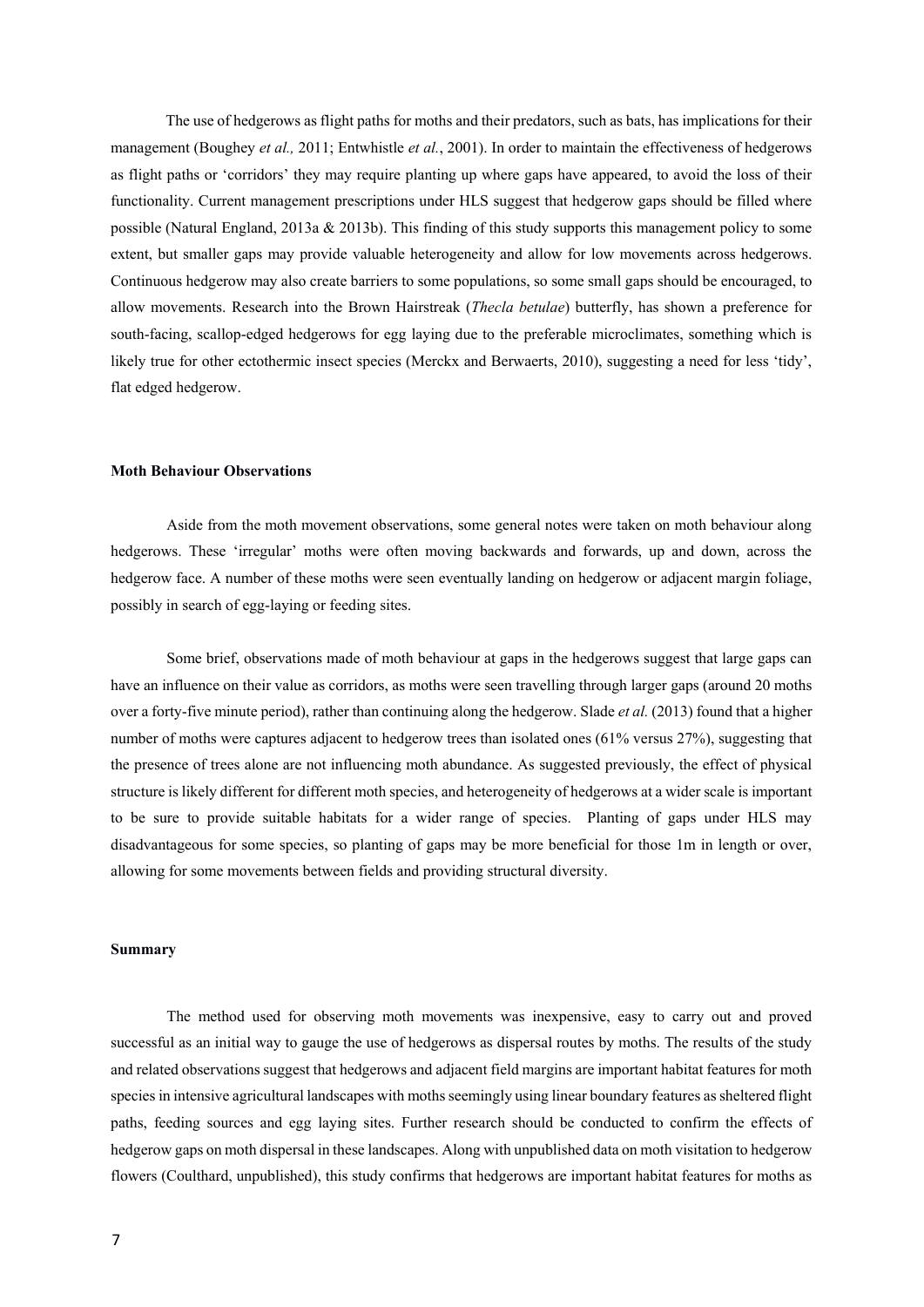well as butterflies, which are already known to depend on hedgerows and other linear features in the UK landscape (Lewington, 2003; Dover and Sparks, 2000; Dover *et al.*2000, Dover, 2001; Ouin and Burel, 2002).

### **References**

Boughey, K.L., Lake, I.R., Haysom, K.A. and Dolman, P.M. (2011) Improving the biodiversity benefits from hedgerows: How physical characteristics and the proximity of foraging habitat affect the use of linear features by bats. *Biological Conservation* **144** 1790-1798

Boutin, C., Baril, A., McCabe, S.K., Martin, P.A. and Gui, M. (2011) The value of woody hedgerows for mot diversity on organic and conventional farms. *Environmental Entomology* **40** 560-569

Bowden, J. and Dean, G.T.W. (1977) The distribution of flying insects near a tall hedgerow. *Journal of Applied Ecology* **14** 343-354

Butterfly Conservation (2007) *The UK Biodiversity Action Plan- moths.* Butterfly Conservation: Wareham, Dorset UK

Cranmer, L., McCollin, D. and Ollerton, J. (2012) Landscape structure influences pollinator movements and directly affects plant reproductive success. *Oikos* **121** 562-568

Coulthard, E. (unpublished) The visitation of moths to hedgerow flowering species. PhD Thesis (2015) University of Northampton

Dover, J.W. (1990) Butterflies and wildlife corridors. *Annual Review of the Game Conservancy for 1989* **21** 6264 Dover, J., Sparks, T., Clarke, S., Gobbett, K. and Glossop, S. (2000) Linear features and butterflies: the importance of green lanes. *Agriculture, Ecosystems and Environment,* **80** 227-242

Dover, J.W. and Sparks, T. (2000) A review of the ecology of butterflies in British hedgerows. *Journal of Environmental Management* **60** 51-63

Dover, J.W. and Fry, G.L.A. (2001) Experimental simulation of some visual and physical components of a hedge and the effects on butterfly behaviour in an agricultural landscape. *Entemologia Experimentalis et Applicata* **100** 221-233

Entwhistle, A.C., Harris, S., Hutson, A.M., Racey, P.A., Walsh, A., Gibson, S.D., Hepburn, I. and Johnston, J. (2001) *Habitat Management for Bats.* JNCC: Peterborough UK

Fox, R., Brereton, T.M., Asher, J., Botham, M.S., Middlebrook, I., Roy, D.B. and Warren, M.S. (2011a) The state of the UK's butterflies 2011. Butterfly Conservation and the Centre for Ecology and Hydrology: Wareham, Dorset UK

Fox, R. (2013) The decline of moths in Great Britain: a review of possible causes. *Insect Conservation and Diversity* **6** 5-19

Gilburt, H. and Anderson, M. (1996) The spectral efficiency of the eye of *Ephestia cautella* (Walker)

(Lepidoptera: Pyralidae) *Journal of Stored Products Research* **32** 285-291

IBM (2011) SPSS Statistics version 20. [Computer Software] New York: USA

Kimber, I. (2014) UK Moths: your guide to the moths and butterflies of Great Britain and Ireland. [Online] Available from: [www.ukmoths.org.uk](http://www.ukmoths.org.uk/) [Accessed on 08.09.13] Lewington, R. (2003) *A pocket guide to the butterflies of Great Britain and Ireland.* British Wildlife Publishing: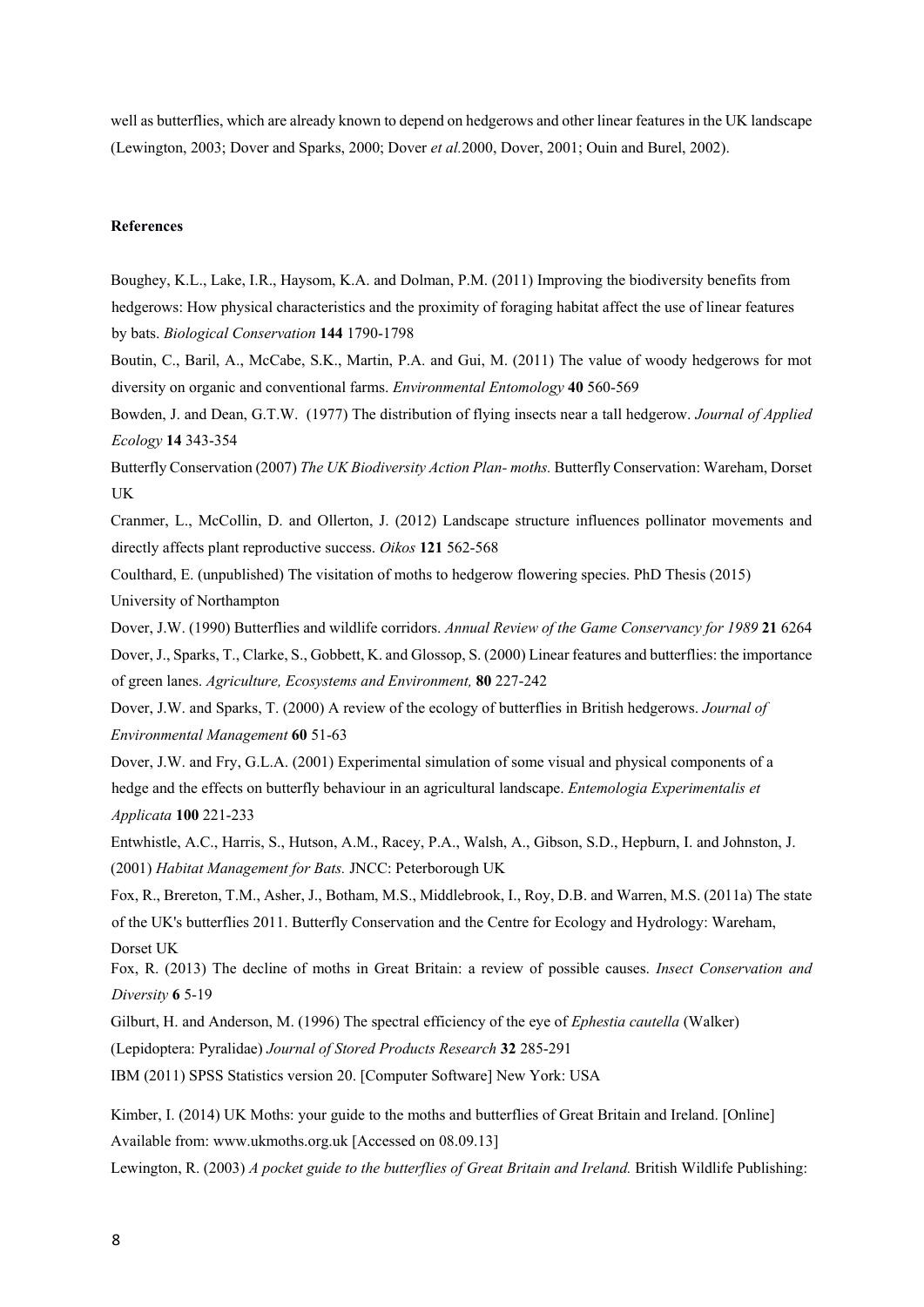UK

Lewis, T. (1969) The distribution of flying insects near a low hedgerow. *Journal of Applied Ecology* **6** 443-452 Lewis, T. (1970) Patterns of distribution of insects near a windbreak of tall trees. *Annals of Applied Biology* **65**  213-220

Lewis, T. and Dibley, G.C. (1970) Air movement near windbreaks and a hypothesis of the mechanism of the accumulation of airborne insects. *Annals of Applied Biology* **66** 477-484

Manley, C. (2008) British moths and butterflies: A photographic guide. Christopher Helm Publishers Ltd: UK Maudsley, M. (2000) A review of the ecology and conservation of hedgerow invertebrates in Britain *Journal of Environmental Management* **60** 65-79

McCollin, D., Moore, L. and Sparks, T. (2000) The flora of a cultural landscape; environmental determinants of change revealed using archival sources. *Biological Conservation* **92** 249-263

Merckx, T., Feber, R.E., Dulieu, R.L., Townsend, M.C., Parsons, M.S., Bourn, N.A.D., Riordan, P. and Madcdonald, D.W. (2009a) Effect of field margins on moths depends on species mobility: Field based evidence for landscape-scale conservation. *Agriculture, Ecosystems and the Environment* **129** 302-309

Merckx, T. and Berwaerts, K. (2010) What type of hedgerows do Brown hairstreak *Thecla betulae* butterfly prefer? Implications for European agricultural landscapes. *Insect Conservation and Diversity* **3** 194-204 Merckx, T., Van Dongen, S., Matthysen, E. and Van Dyck, H. (2008) Thermal flight budget of a woodland butterfly in woodland versus agricultural landscapes: an experimental assessment. *Basic and Applied Ecology* **9**  433:442

Merckx, T., Feber, R.E., Riordan, P., Townsend, M.C., Bourn, N.A.D., Parsons, M.S. and Macdonald, D.W. (2009b) Optimising the biodiversity gain from agri-environment schemes. *Agriculture, Ecosystems and the Environment* **130** 177-182

Merckx, T., Feber, R. E., Parsons, M. S., Bourn, N. A. D., Townsend, M. C., Riordan, P. and Macdonald, D. W. (2010a) Habitat preference and mobility of Polia bombycina: are non-tailored agri-environment schemes any good for a rare and localised species? *Journal of Insect conservation* **14** 499-510

Merckx, T., Feber, R., Mclaughlan, C., Bourn, N., Parsons, M., Townsend, M., Riordan, P. and Macdonald, D. (2010b) Shelter benefits less mobile moth species: the field-scale effect of hedgerow trees *Agriculture, Ecosystems and the Environment* **138** 147-151

Merckx, T., Feber, R.E., Hoare, D.J., Parsons, M.S., Kelly, C.J., Bourn, N.A.D. and Macdonald, D.W. (2012) Conserving threatened Lepidoptera: towards an effective woodland management policy in landscapes under intense human land-use. *Biological Conservation* **149** 32-39

Ouin, A. and Burel, F. (2002) Influence of herbaceous elements on butterfly diversity in hedgerow agricultural landscapes. *Agriculture, Ecosystems and Environment* **93** 45-53

Natural England (2013a) *Environmental Stewardship.* [Online] Available from: <http://www.naturalengland.gov.uk/ourwork/farming/funding/es/default.aspx> [\[](http://www.naturalengland.gov.uk/ourwork/farming/funding/es/default.aspx)Accessed on: 02.07.14] Natural England (2013b) *Higher Level Stewardship.* 4 th Edition. Natural England: Sheffield UK

Passek, J.E. (1988) 30. Influence of wind and windbreaks on local dispersal of insects. *Agriculture, Ecosystems and Environment* **22-23** 539-554

Slade, E.M., Merckx, T., Riutta, T., Bebber, D.P., Redhead, D., Riordan, P. and Macdonald, D.W. (2013) Lifehistory traits and landscape characteristics predict macro-moth responses to forest fragmentation. *Ecology* **94**